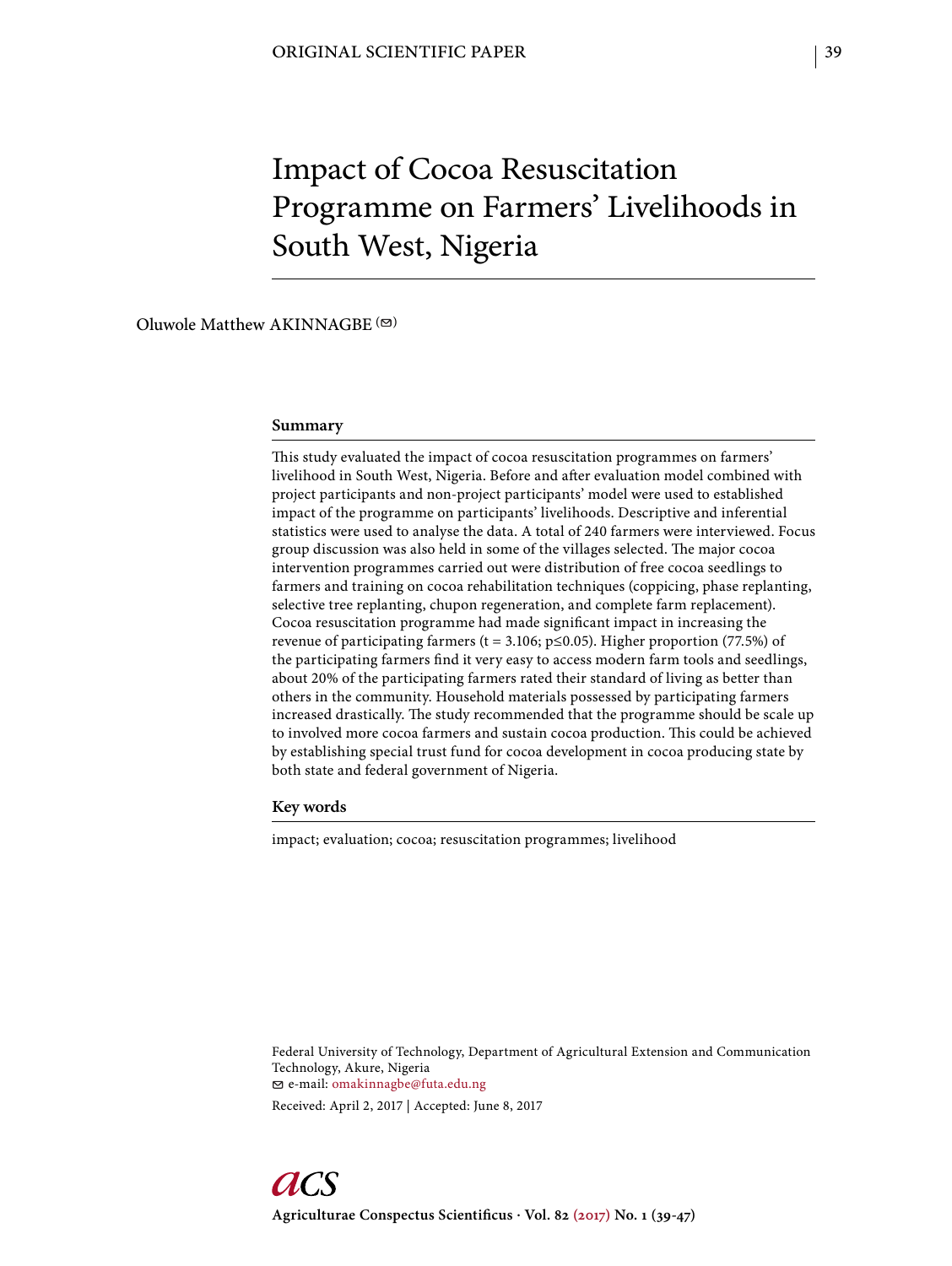## **Introduction**

Agricultural activities constitute the mainstay of a large proportion of African population. In Nigeria, agriculture has remained the largest sector of the economy. It generates employment for about 70% of Nigeria's population and contributes about 40% to the Gross Domestic Product (GDP) with crops accounting for 80%, livestock 13%, forestry 3% and fishery 4% (Federal Republic of Nigeria, 2006). The tree crop sub-sector, of which cocoa is a major component is very important in African agriculture and contributes significantly to the income of farmers. The relevance of cocoa to most developing economies cannot be overemphasized as cocoa is produced by more than fifty developing countries across Asia, Africa, and Latin America, all of which are in tropical or semi-tropical areas (Ogunleye and Oladeji, 2007).

Cocoa is an important crop to the economies of some countries such as Nigeria, Cote D'Ivoire, Ghana and Cameroon in West Africa. Cocoa was one of major foreign exchange earners in Nigeria before the discovery of crude oil in 1957. This accounted for a greater part of the foreign exchange generated for the country between the 1950s and 70s. It is a source of employment to millions of people, from farmers to processors, licensed buying agents (LBA), ware housing agents and brokers.

Abandoning of agriculture as a result of the discovery of petroleum; unsuitable agricultural policies, non-availability and high cost of cocoa production inputs; over-aged and low yielding trees; old agronomic practices and lack of credit to cocoa farmers among others have led to a decline in cocoa production in Nigeria (Akinnagbe, 2015; Federal Government of Nigeria, 2007). In realisation of the importance of cocoa to the economy of Nigeria, the Federal Government of Nigeria, in 1999 started cocoa resuscitation programme with the objectives of providing inputs; organizing trainings on cocoa rehabilitation techniques, cocoa fermentation and nursery management practices of cocoa; and distributing improved variety of cocoa seedlings to farmers. Cocoa rehabilitation is the process whereby unproductive cocoa farms can be made productive by extending the economic life of a cocoa plantation. The different types of cocoa rehabilitation techniques/resuscitation programmes carried out by government agencies in Nigeria include coppicing or chupon regeneration, phase replanting, selective tree replanting or gapping up, complete farm replacement, planting of young cocoa seedlings under old trees, and improved chupon regeneration.

From the foregoing, and after some years of the existence of the cocoa resuscitation programme, the pertinent question is, in what way has the programme imparted the cocoa farmers' livelihood? The component of livelihoods could entail human, financial, social, natural and physical capital. This study focused on the financial and physical materials acquired by the farmers required for a means of living. The overall objective of the study was to evaluate the impact of cocoa resuscitation programmes on farmers' livelihood in South West, Nigeria.

## **Th eoretical framework**

Impact evaluations seek to answer cause-and-effect questions. Unlike general evaluations, which can answer many types of questions, impact evaluations are structured around one question: What is the impact (or causal effect) of a programme on an

outcome of interest? An impact evaluation looks for the changes in outcome that are directly attributable to the programme (Gertler *et al.*, 2011). There are two types of quantitative impact evaluations: *ex post* and *ex ante*. An *ex ante* impact evaluation attempts to measure the intended impacts of future programmes and policies, given a potentially targeted area's current situation, and may involve simulations based on assumptions about how the economy works (Bourguignon and Ferreira, 2003; Todd and Wolpin, 2006). Ex post evaluations, in contrast, measure actual impacts accrued by the beneficiaries that are attributable to programme intervention. One form of this type of evaluation is the treatment effects model (Heckman and Vytlacil, 2005). The challenge of an impact assessment is to create a convincing and reasonable comparison group for beneficiaries in the light of the missing data.

Ideally, one would like to compare how the same household or individual would have fared with and without an intervention or "treatment." But one cannot do so because at a given point in time a household or an individual cannot have two simultaneous existences—a household or an individual cannot be in the treated and the control groups at the same time. Finding an appropriate counterfactual constitutes the main challenge of an impact evaluation. How about a comparison between participant and non-participants groups when both are eligible to be treated? How about a comparison of outcomes of treated groups before and after they are treated? These potential comparison groups can be "counterfeit" counterfactuals. These two "counterfeit" estimates of the counterfactuals are (1) before-and-after, or pre-post, comparisons that compare the outcomes of program participants prior to and subsequent to the introduction of a program and (2) with-and without/ participant/non-participant comparisons between units that choose to enrol and units that choose not to enrol.

Comparing before and after attempts by tracking changes in outcomes for program participants over time established the impact of a programme. To return to the basic impact evaluation formula, the outcome for the treatment group  $(Y | P = 1)$  is simply the post-intervention outcome. However, the counterfactual  $(Y | P = 0)$  is estimated using the pre-intervention outcome. In essence, this comparison assumes that if the program had never existed, the outcome (Y) for program participants would have been exactly the same as their pre-program situation. Unfortunately, in the vast majority of cases that assumption simply does not hold.

Comparing participant that receive a programme (programme participant) to units that do not receive it (programme non-participants) ("with and- without") constitutes another counterfeit counterfactual. Reflexive comparisons may be useful in evaluations of full-coverage interventions such as nationwide policies and programs in which the entire population participates and there is no scope for a control group. Even when the program is not as far reaching, if outcomes for participants are observed over several years, then structural changes in outcomes could be tested for (Ravallion, 2008).

## **Methodology**

The study was carried out in South West Nigeria (Figure 1). The South West lies between latitude 50N and 90N of the Equator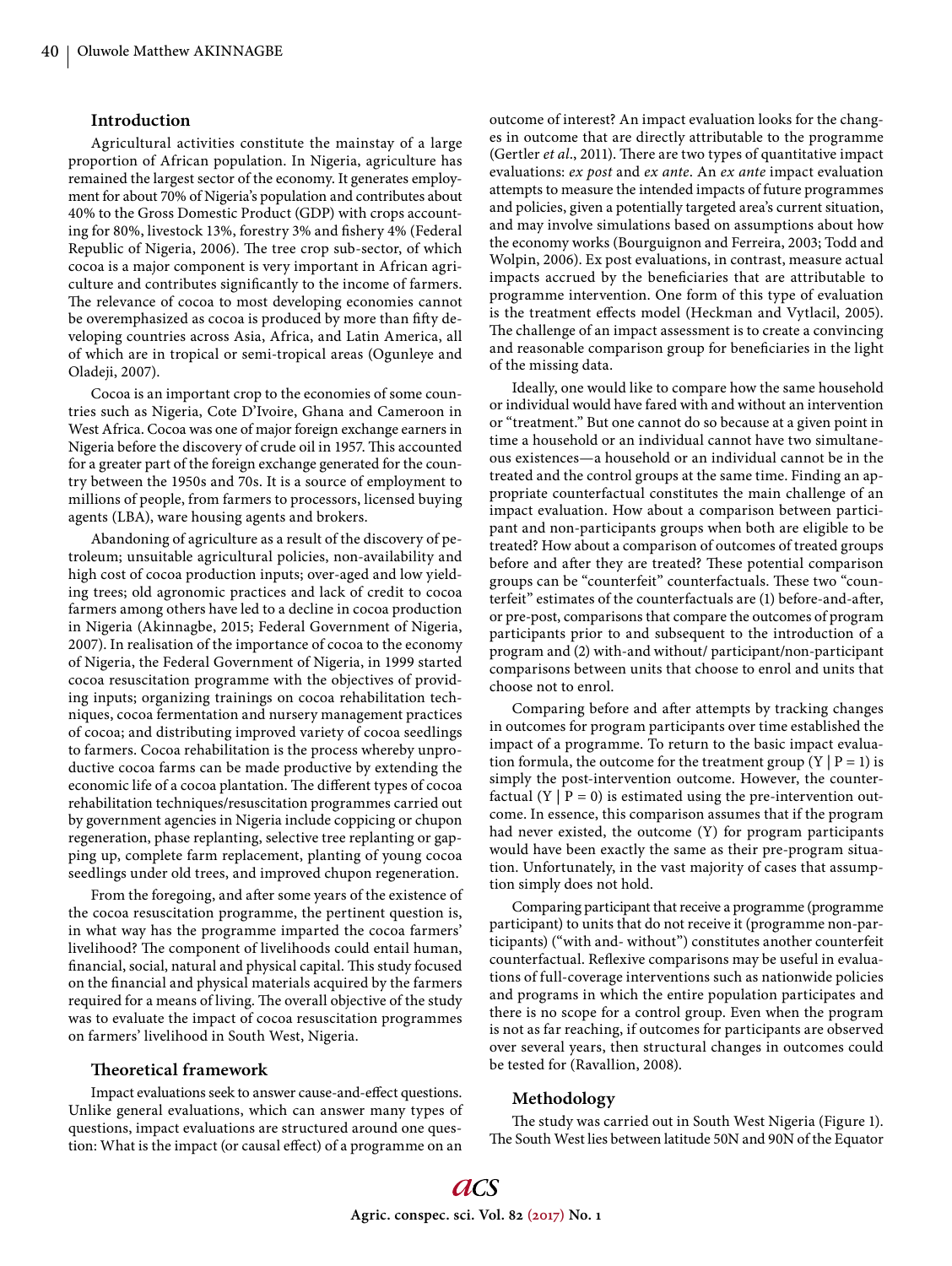and longitudes 2.50 and 60 East of the Greenwich Meridian. It is bounded by the Atlantic Ocean in the South, Kwara and Kogi states in the North, Anambra state in the Eastern Nigeria and Republic of Benin in the West (Shaib *et. al.*, 1997). Presently, five (5) out of the six (6) States in South West Nigeria produce cocoa and they are grouped into high (Ondo and Osun) and medium producing (Ogun, Oyo and Ekiti) states (NCDC, 2005). The two (2) high cocoa producing States (Ondo and Osun) were selected for the study because of their significant contributions to cocoa production in Nigeria, while Ekiti State was randomly selected using simple random technique from the medium producing states. Hence, a total of three (3) cocoa producing States (Ondo, Osun and Ekiti) were selected for the study.

All cocoa farmers in southwest Nigeria involved in cocoa resuscitation programme constituted the population for this study. Multi-stage sampling technique was employed in selection of respondents. From each of the three states selected for the study, two high cocoa producing Local Government Areas (LGAs) were purposively selected, giving a total of six LGAs for the study. These six-cocoa producing LGAs were: Idanre and Ondo East LGAs in Ondo state; Ife-East and Atakumosa-West LGAs in Osun State and Gbonyin and Ise/Orun LGAs in Ekiti State. From each of the six LGAs selected for the study, a list of ten (10) high cocoa producing villages was obtained. From the list, four villages were selected through simple random sampling technique, giving twenty-four (24) villages for the study (eight villages per State).

From each of the twenty-four (24) villages, a list of registered ten (10) cocoa farmers who were cocoa resuscitation programme participants was collected from the cocoa farmers' association and cooperative society of the selected villages through the help of agricultural extension agents. From the list, five (5) participating cocoa farmers were selected through simple random sampling technique. Also, from the same communities, five non-participating cocoa farmers (control group) were purposively selected from each community, because they did not participant in cocoa resuscitation programme. This shows that a total of one hundred and twenty (120) participating and one hundred and twenty (120) non-participating cocoa farmers respectively, were selected for the study, making a total of two hundred and forty (240) cocoa farmers that constituted the sample size for the study.

Data for the study were collected from the respondents using structured interview schedule and focus group discussion (FGD). The evaluation models used in this study are before and after evaluation model combined with participants and non-participant model. Since majority of the farmers were not used to keeping records of events, their responses were purely on memory-recall. Since, Casley and Lusy (1982) and Ladele (1991) maintained that any memory-recall data, collected as satisfactory as possible, are valid for use in social research, therefore, this research based on memory recall of farmers' activities was considered valid.

To determine the impact of cocoa resuscitation programmes on farmers livelihood, before and after evaluation model was used. The impact of the programmes on the farmers was measured in terms of what the situation was before and after inception of the programmes. The following variables were examined among others: farm size, level of annual income, possession of household materials, perception of living standard, membership



**Figure 1.** Map of Nigeria, showing the South West

of social organization and number of livestock possessed. Farmers were asked to state the actual farm size in hectare, the quantity of cocoa beans harvested in kg and in bags. (A standardized cocoa bag weighs 64 kg; however, only 62.5 kg of cocoa beans are found in a bag). Yield per hectare was calculated as the average cocoa output divided by farm size. Cocoa farmers were asked to state the exact amount incurred per annum as expenditure in land preparation, labour, fungicides, insecticides, and herbicides among others. This is known as Total variable costs (TVC). Cocoa farmers were asked to state the total revenue received from the sales of cocoa products. Gross margin (GM) was calculated as the total revenue less total variable cost. Return on investment (RI) was calculated as the ratio of the gross margin to the TVC.

Content and face validity were carried out to ensure that the instruments collected the data they were meant to collect. Academic expert and practitioners in the field of academics and cocoa production experts were given copies of the instruments to validate before they were administered to the farmers. The instruments were pre-tested in Ile-Oluji, Ondo State, one of the villages not included in the study area for the purpose of removing ambiguities and making necessary adjustment. Data were collected in year 2010-2011. Results were analysed and presented using percentage, charts, mean statistic and t-test. The statistical package for social sciences (SPSS) version 16 constituted the package used in analysing the data.

## **Results and discussion**

#### **Socio-economic characteristics of the respondents**

Results in Table 1 revealed that the mean age of participants was 57.1 years, while the mean age of non-participants of cocoa intervention programme known as control group was 56.8 years. The fact that the mean ages of participants and control group were about 57%, respectively, implies that, the cocoa farmers were mature. Hence they should be able to take rational decisions concerning cocoa production improvement since old age could influence productivity and farm decision making process (Akinnagbe and Ajayi, 2012). Majority (75.8% and 70.0%) of the participants and control group were male. This may be because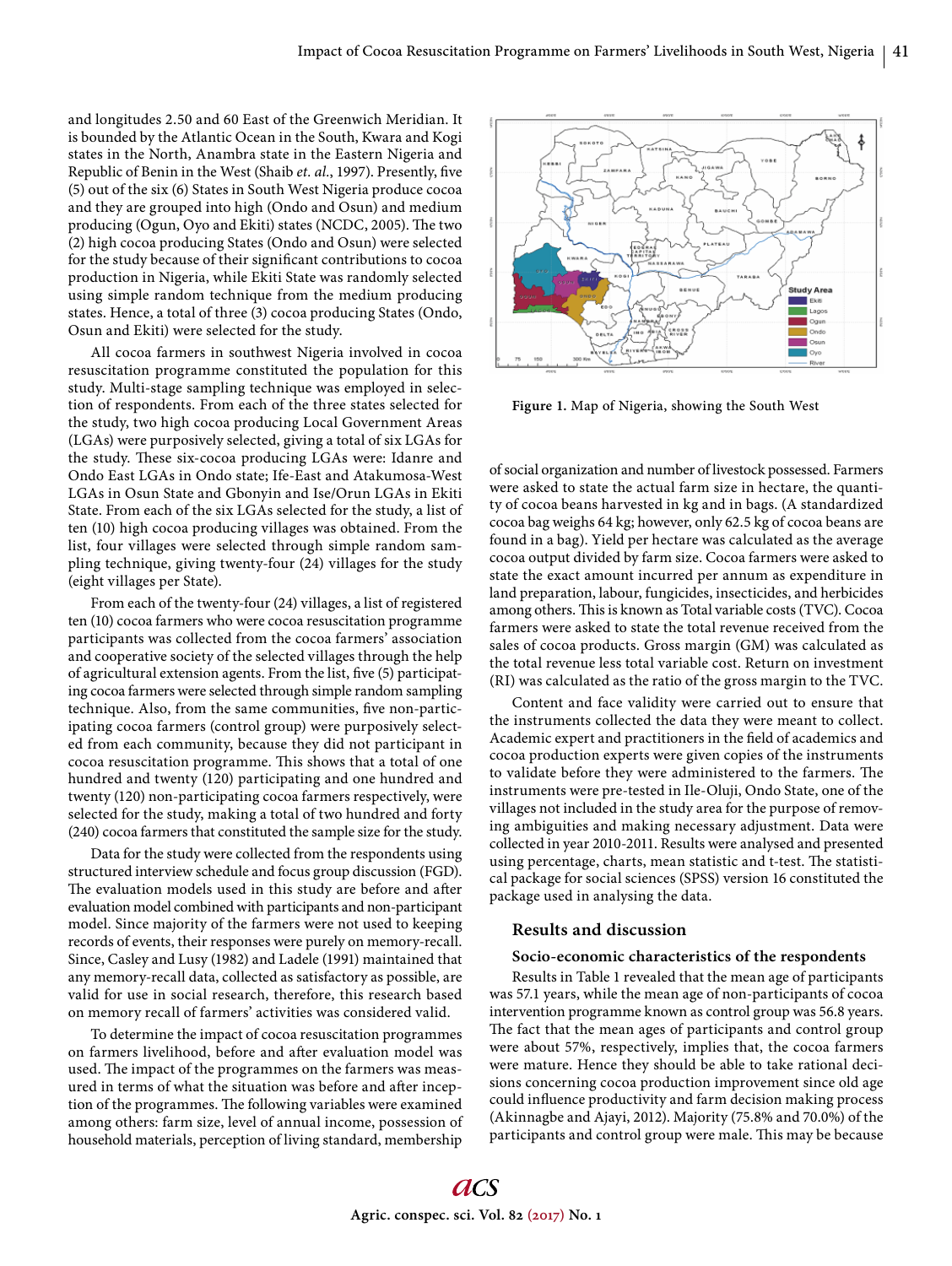of the tediousness of cocoa farming activities where majority of male constitute the population. Also, majority (94.2% and 86.7%) of the participants and the control group were married. It could be inferred from this finding that, only about 29% and 34% of participants of cocoa resuscitation programme and the control group, respectively had no formal education, hence the cocoa farmers could be described as literates who could read and write. The average household size of the beneficiary cocoa farmers and the control group farmers were 5 and 4 persons, respectively. Cocoa farmers with large household size are capable of readjusting to sudden changes in labour supply at peak periods of labour demand.

The mean cocoa plantation ages for the participants and the control group were 32.0 and 31.7 years, respectively as indicated in Table 1. The optimum economic life of cocoa plantation, according to Oshikalu in Idowu *et al*. (2007) was 30 years. Based on this result, the cocoa plantation in the study area were older than 30 years. This is an indication that the cocoa trees in the zone would have become less productive, hence the need for meaningful renovation. The mean cocoa farming experience for the beneficiary cocoa farmers and control group were 23.7 and 22.9 years, respectively. These findings imply that the farmers had long period of cocoa farming experience that could serve as an advantage for increased improved knowledge in cocoa resuscitation programmes since farmers with many farming experiences could be considered very effective in running day-to-day cocoa farming activities.

## **Market outlets for sale of cocoa beans**

The various market-outlets adopted by the cocoa farmers for sales of cocoa beans are shown in Figure 2. Majority (60.0%) of the participants of cocoa resuscitation programme patronized cocoa merchants for sale of their cocoa beans, while 82.5% of the control group patronized itinerant buyers. This implies that the most patronized outlets for both groups are the cocoa merchant and itinerant buyers. This agrees with the finding of Ogunleye and Oladeji (2007). In their study, they discovered that the most patronized outlets in for sales of cocoa beans in Ila LGA of Osun state were itinerant buyers. Itinerant buyers are people that moved from village to village like middlemen to buy produce (dried or fresh cocoa beans). During the focus group discussion, the respondents noted that many farmers adopted this because of their urgent need for money and other conveniences attached to it. Itinerant buyers exert market power against farmers who often do not have another outlet for their product. This power is also rooted in the inability of farmers to measure product quality at the farm gate, previous arrangements for credit and the tendency of itinerant buyers to demand a discount based simply upon the lack of other willing buyers. Farmers lose potential income when they sell cocoa to itinerant buyers due to receiving significantly lower farm gate prices. Most cocoa merchants are either licensed or not, but they enjoy good patronage by farmers because of the similar mode of operation like the itinerant buyers. Among other factors that informed the choice of a market outlet by cocoa farmers were good price negotiation and mode of payment.

## **Sources of labour and fund**

Results in Table 2 revealed that 51.7% and 46.7% of the participant farmers and control group used hired labour on their

| Socio-economic characteristics        | Participants<br>$(n=120)$ |      | Non-participants<br>$(n=120)$ |      |
|---------------------------------------|---------------------------|------|-------------------------------|------|
|                                       | $\%$                      | Mean | $\%$                          | Mean |
| Age (years)                           |                           |      |                               |      |
| $30 - 39$                             | 6.7                       |      | 5.8                           |      |
| 40-49                                 | 20.8                      |      | 19.2                          |      |
| 50-59                                 | 26.7                      | 57.1 | 30.0                          | 56.8 |
| $60 - 69$                             | 28.3                      |      | 30.8                          |      |
| 70 and above                          | 17.5                      |      | 14.2                          |      |
| Sex                                   |                           |      |                               |      |
| Male                                  | 75.8                      |      | 70.0                          |      |
| Female                                | 24.2                      |      | 30.0                          |      |
| Marital status                        |                           |      |                               |      |
| Single                                | 0.8                       |      | ٠                             |      |
| Married                               | 94.2                      |      | 86.7                          |      |
| Widow                                 | 12.5                      |      | 11.7                          |      |
| Divorced                              | 0.8                       |      | 1.7                           |      |
| <b>Educational level</b>              |                           |      |                               |      |
| No formal education                   | 29.2                      |      | 34.2                          |      |
| Primary school attempted              | 26.7                      |      | 30.0                          |      |
| Primary school completed              | 12.5                      |      | 12.5                          |      |
| Secondary school attempted            | 7.5                       |      | 7.5                           |      |
| Secondary school completed            | 10.8                      |      | 9.1                           |      |
| <b>OND/NCE</b> holders                | 9.2                       |      | 4.2                           |      |
| HND/ First Degree holders             | 4.2                       |      | 2.5                           |      |
| Higher Degrees (PG.D /M.Sc.<br>(Ph.D) | 0.0                       |      | 0.0                           |      |
| Household size (number)               |                           |      |                               |      |
| 1-5                                   | 65.0                      | 5    | 79.2                          | 4    |
| $6-10$                                | 35.0                      |      | 20.8                          |      |
| Age of cocoa plantation (years)       |                           |      |                               |      |
| $0-9$                                 | 0.8                       |      | $\overline{\phantom{0}}$      |      |
| $10-19$                               | 4.2                       |      | 5.0                           |      |
| $20 - 29$                             | 44.2                      | 32.0 | 45.0                          | 31.7 |
| $30 - 39$                             | 25.0                      |      | 25.8                          |      |
| 40-49                                 | 18.3                      |      | 17.5                          |      |
| $50-59$                               | 5.8                       |      | 4.2                           |      |
| 60 and above                          | 1.7                       |      | 2.5                           |      |
| Cocoa farming experience (years)      |                           |      |                               |      |
| 0-9                                   | 0.8                       |      | 0.0                           |      |
| $10-19$                               | 28.4                      | 23.7 | 33.3                          | 22.9 |
| $20 - 29$                             | 50.8                      |      | 51.7                          |      |
| 30-39                                 | 15.0                      |      | 12.5                          |      |
| 40-49                                 | 5.0                       |      | 2.5                           |      |

**Table 1.** Distribution of respondents' socio-economic

characteristics



**Figure 2.** Market outlets used by cocoa farmers for sale of cocoa beans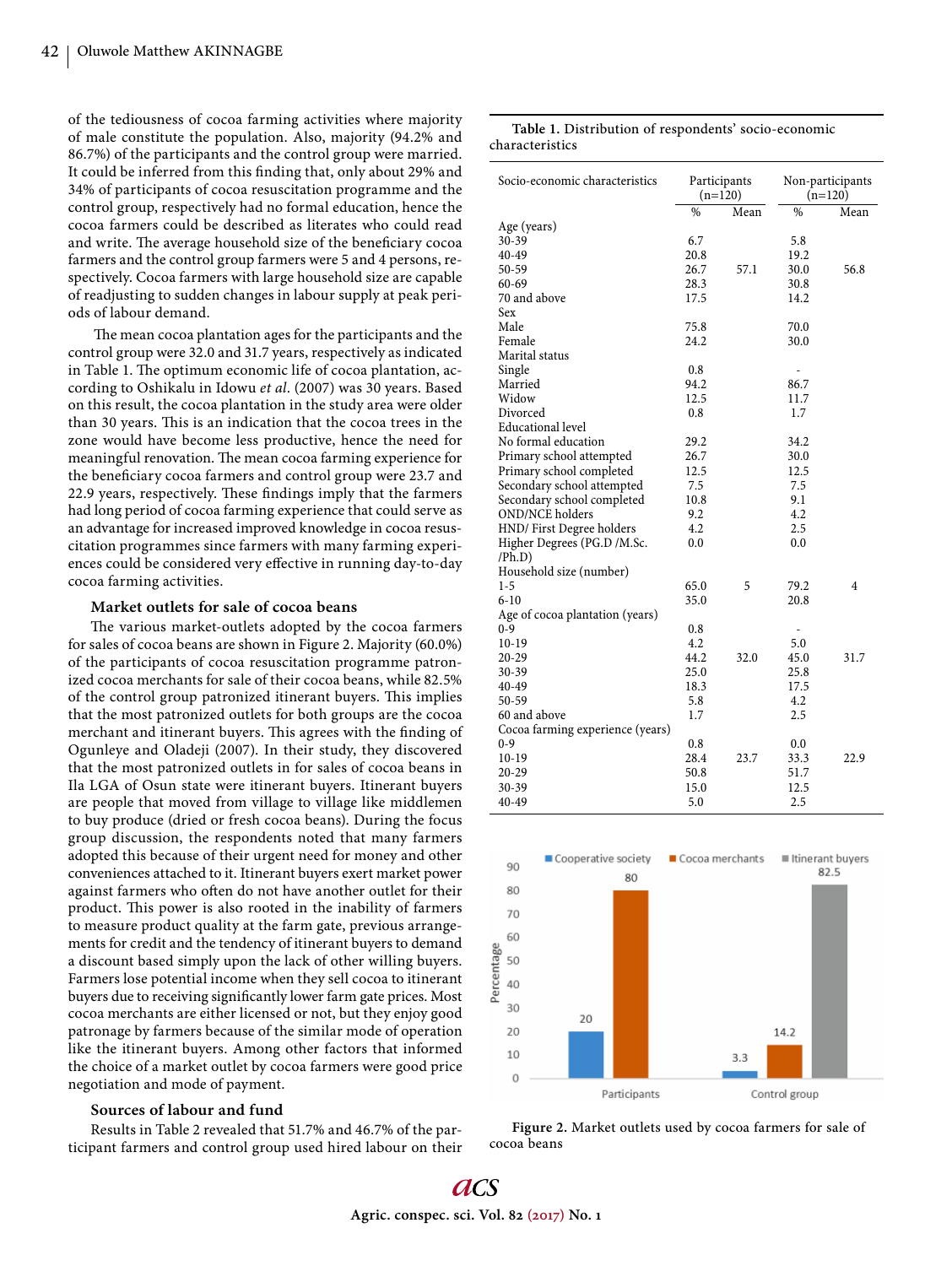| Sources of labour, fund and   | Participants  | Non-participants |
|-------------------------------|---------------|------------------|
| information                   | $(n=120)$ , % | $(n=120)$ , %    |
| Sources of labour             |               |                  |
| Hired labour                  | 51.7          | 46.7             |
| Family labour                 | 28.3          | 40.0             |
| Communal labour               | 20.0          | 13.3             |
| Sources of fund               |               |                  |
| Personal saving               | 82.5          | 80.0             |
| Loan from friends/relatives   | 3.3           | 4.2              |
| Loan from cooperative society | 5.0           | 5.8              |
| Loan from money lender        | 9.2           | 10.0             |
| Loan from Bank                | 0.0           | 0.0              |

**Table 2.** Distribution of respondents according to sources of

cocoa farms. The implication of farmers using hired labour in cocoa farms for farming activities sometimes could be dangerous due to shortage of manpower at the time of need. This could result in delaying or abandoning some vital operations (such as weeding and harvesting) in cocoa farms and this could have a negative impact on productivity and quality of produce.

Majority (82.5% and 80.0%) of the participant farmers and control groups financed their farm projects through personal savings, respectively. This finding is in agreement with the findings of Adebiyi (2008) and Nkang et al., (2009). In their findings, they observed that majority of cocoa farmers in Cross River State and Oyo State of Nigeria funded their cocoa production from their personal savings. Financing cocoa farms through personal savings may limit the farmers' farm-size under cultivation. This is evident in the size of cocoa farms cultivated by the farmers in the zone. Also, financing cocoa farms through personal saving could also hinder adoption of improved cocoa technologies. Any technologies beyond the financial capability of the farmers could lead to rejection. Interaction with the respondents during the focus group discussion in Ondo state and Ekiti revealed that, lack of collateral security, fear of high interest rate, bureaucratic bottleneck and processing were major constraints to credit access among cocoa farming households. The few that got loans from money lenders complained of problems of time lag in disbursement, inadequacy of credit and high interest rate.



**Figure 3.** Cocoa varieties grown

## **Cocoa varieties grown**

Figure 3 showed that majority (60.8%) of the participants farmers planted both local and improved varieties on their farms, while 42.5% of the control group planted both improved and local varieties. This shows that farmers are gradually trying to do away with the local variety on their farms. The result further revealed that, farmers have planted improved cocoa seedlings solely on their farms.

## **Management systems adopted in cocoa farm**

Results in Figure 4 revealed the management systems adopted by the respondents in their cocoa farms. Majority (75.0% and 76.7%) of both the participant farmers and control group adopted self-management system (i.e. they manage their cocoa farms by themselves). This implies that, both group of farmers adopted the same farm management system. Therefore, decision taking on how to improve the cocoa farms is the sole responsibility of the owners. Also, the farmers do not need to bother about incurring some other production cost like rentage cost and loyalty annually. Some of these costs can be burdensome for farmers as they could reduce their take home income and so affect their livelihood and reduce their commitment to the welfare of their families.



**Figure 4.** Management systems adopted on cocoa farm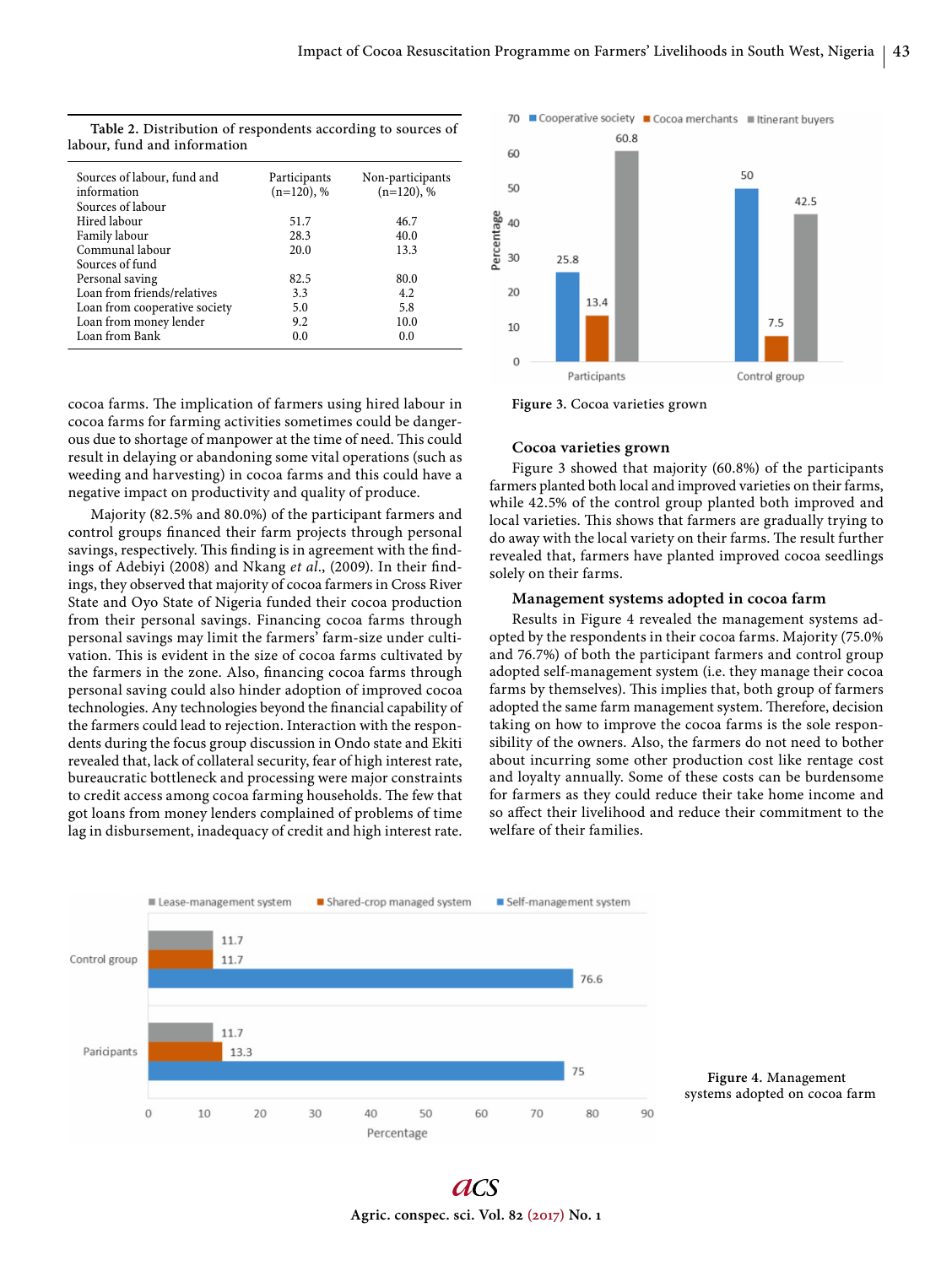## **Impact of cocoa resuscitation programme on farmers' livelihoods**

Impact on farmers' yield and income

## Average farm size

Results in Table 3 revealed the average farm sizes of participant and non-participant farmers in cocoa resuscitation programme. Before the commencement of cocoa resuscitation programme in the year 2009, the average farm sizes for participating and non-participating farmers were 2.54 and 2.58 hectares respectively, indicating that there was no significant differences ( $t=-0,226$ ;  $p \le 0.05$ ) between the average farm sizes. Ten years after the commencement of the cocoa resuscitation programme in 2009, the average farm sizes were 2.83 and 2.63 hectares, respectively. These findings show that the cocoa farmers in the study area are small scale holders. These findings agree with the findings of Agboola (2005), Amos (2007) and Adeogun (2008). In their studies, they found out that cocoa farmers are small scale holders in Ondo and Osun states of Nigeria.

## Average cocoa beans output (kg)

A standardized cocoa bag weighs 64 kg; however, only 62.5 kg of cocoa beans are found in a bag. The remaining 2.5 kg accounted for the weight of the jute bag. Hence, 62.5 kg of cocoa constituted a bag. The results in Table 3 revealed that, the average cocoa bean output of the participant and non-participants cocoa farmers (control group) before the commencement of the resuscitation programme in the year 2009 were 579.17 kg (9.2 bags), and 583.85 kg (9.34 bags), respectively. After the programme in 2009, the average cocoa output were 667.70 kg (10.68 bags) and 575.52 kg (9.21 bags), respectively. There were increases in cocoa output between the two groups of farmers after the programme in the year 2009

The T-test result revealed that there was no significant differences (t = -0.114;  $p \le 0.05$ ) in the yield in 1999 between the two group of farmers, but a significant difference (t = 2.021;  $p \le 0.05$ ) between the mean yields of participants and non-participants cocoa farmers after the commencement of the programme. This implies that the average cocoa beans yield obtained from those three groups of farmers that benefitted from the intervention programme was higher than average cocoa beans yields of the control group of cocoa farmers. During the focus group discussion with the farmers, the participant farmers reported that, some of the programmes they benefitted from the intervention programme included free distribution of cocoa hybrid seedlings, distribution of insecticides and pesticides, fungicides at a subsidized rate, access to information on innovations in cocoa production/management and free training on pre-planting, planting and post planting cocoa operations.

It is therefore possible to conclude that the cocoa resuscitation programmes had made an appreciable impact on cocoa output of those that benefitted from the intervention.

#### **Yield per hectare (kg)**

Yield per hectare is the average cocoa output divided by farm size. Results in Table 3 revealed that the average yield per hectare for the participants and non-participants was 254.72 kg and 250.21 kg, respectively, while the yield per hectare after the

commencement of the programme in 2009 was 256.52 kg and 245.90 kg, respectively. There were increases in cocoa yield per hectare after the commencement of programme for the participant cocoa farmers, but a decrease in average cocoa yield per hectare for the control group was noticed. This is in contrast with some Africa countries cocoa production per hectare. According to Wessel and Quist-Wessel (2015), the average yield of cocoa in Cameroon is 300-400 kg per ha. In Nigeria and Ghana, the average yield is about 400 kg per ha. Yield improvement is constrained by the age of the farmers, a lack of proper farm management, low farm input use, inadequate supply and high costs of recommended chemicals, poor access roads to the major cocoa production areas and an inadequate extension service. The results using T-test further revealed that there was no significant difference (t = 0.783;  $p \le 0.05$ ) in mean yields per hectare of the participants and non-participants cocoa farmers after the commencement of the intervention programme.

## **Total variable cost**

Total variable costs (TVC) are the cost incurred by cocoa farmers per annum, in land preparation, labour, fungicides, insecticides, and herbicides among others. The TVC per annum for participants and non-participants before the cocoa resuscitation programme in 2009 was N22821.67 and N22898.67, respectively. The results of T-test revealed that there was no significant difference (t =  $-0.061$ ; p $\leq 0.05$ ) in the average variable cost for the two groups of cocoa farmers. This implies that, both spent the same amount before the commencement of the cocoa resuscitation programme. Ten years after the commencement of the programme, the TVC per annum were N42470.83 and N34012.50, respectively. The results of T-test further revealed that there was a significant difference (t = 3.625; p  $\leq$  0.05) in the TVC of the participant and non-participant farmers in 2009. The TVC for the participant farmers increased significantly. This implies that the cost of production increases with time. This could be because of the additional cost involved on the part of the participants for the intervention programme.

#### **Average revenue**

Average revenue is the total revenue derived from the sales of cocoa products. Result in Table 3 revealed that the average revenue for participant and non-participant cocoa farmers before the commencement of the intervention programme was N99383.33, and N98129.17, respectively. The T-test results revealed that there was no significant difference (t = 0.178; p  $\leq$  0.05) in the average revenue of participant and non-participant cocoa farmers before the commencement of the programme in 1999. This implies that, though the revenue of both differ but they are not statistically different. After the commencement of the programme in 2009, the revenue for participants and non-participant cocoa farmers were N271450.00, and N216058.33, respectively. The T-test revealed that there was significant difference (t = 3.106; p $\leq$ 0.05) in the average revenue for the participant and non-participant cocoa farmers after the cocoa resuscitation programme in 2009.

## **Gross margin**

Gross margin (GM) is the total revenue less total variable cost. Result in Table 3 revealed the GM per annum for participant and non-participant cocoa farmers before the commencement of the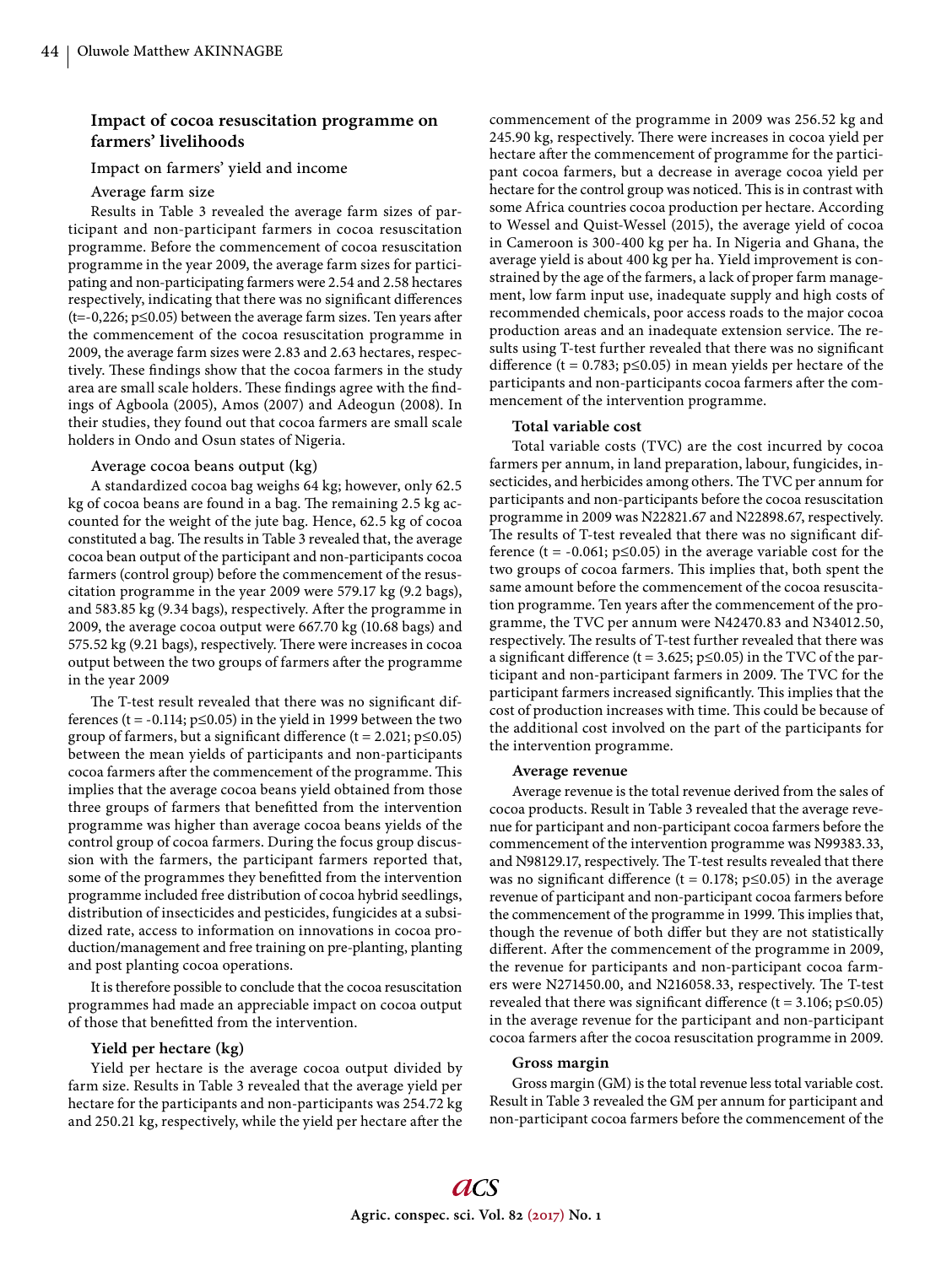|                                       | Before cocoa resuscitation programme (2009) |                  |          | After cocoa resuscitation programme (2009) |                  |           |
|---------------------------------------|---------------------------------------------|------------------|----------|--------------------------------------------|------------------|-----------|
|                                       | Participants                                | Non-participants | T-value  | Participants                               | Non-participants | T-value   |
| Average farm size (ha)                | 2.54                                        | 2.58             | $-0.226$ | 2.83                                       | 2.63             | 0.986     |
| Output/yield (kg)                     | 579.17 (9.27)                               | 583.85 (9.34)    | $-0.114$ | 667.70 (10.68)                             | 575.52 (9.21)    | $2.021*$  |
| Yield per hectare                     | 254.72                                      | 250.21           | 0.316    | 256.52                                     | 245.90           | 0.783     |
| Price of per bag (Naira)              | 10750.00                                    | 10560.42         | 1.358    | 25600.00                                   | 23821.67         | $10.262*$ |
| Total variable cost per annum (Naira) | 22821.67                                    | 22898.67         | $-0.061$ | 42470.83                                   | 34012.50         | $3.625*$  |
| Average revenue per annum (Naira)     | 99383.33                                    | 98129.17         | 0.178    | 271450.00                                  | 216058.33        | $3.106*$  |
| Gross margin per annum (Naira)        | 76561.67                                    | 75230.50         | 0.184    | 228979.17                                  | 182045.83        | $2.682*$  |
| Return on investment per ha (GM/TVC)  | 4.30                                        | 4.39             | $-0.151$ | 7.78                                       | 6.32             | 1.587     |

**Table 3.** Impact of cocoa resuscitation programme on farmers' yield and income

intervention programme was N76561.67, and N75230.50, respectively. The T-test results revealed that there was no significant difference (t = 0.184;  $p \le 0.05$ ) in the GM of participant and nonparticipant cocoa farmers. This implies that, though the gross margin for both differs but they are not statistically different. After the commencement of the programme in 2009, the gross margin for participants and non-participant cocoa farmers was N228979.17, and N182045.83, respectively. The T-test revealed that there was significant difference (t = 2.682; p ≤0.05) in the average gross margin for the participant and non-participant cocoa farmers after the cocoa resuscitation programme in 2009.

## **Return on investment**

Return on investment (RI) is the ratio of the gross margin to the total variable cost (TVC). It is also the ratio of benefits to costs, an indication of the return that the cocoa farmers are getting from its investment on cocoa resuscitation programme. Return on investment for the participant and non-participant cocoa farmers before the commencement of cocoa resuscitation programme in 1999 were 4.30 and 4.39, respectively. However, after the commencement of the programme, the returns on investment were 7.78 and 6.32, respectively. In other words, to every N1 spent on cocoa production in 1999 by the participant and control group were N4.30, and N4.39, respectively, were realized as gain. However, after the programme, to every N1 spent on cocoa production by participant and control group were, N7.78 and N6.32, respectively, were realized as gain. This therefore shows that participating in cocoa resuscitation programme was cost effective and more profitable than not participating in it.

## **Impact on farmers' physical materials**

Changes in degree of access to modern farm inputs, knowledge of cocoa production and rating of standard of living

Results in Table 4 revealed the changes in participants and non-participants before and after cocoa resuscitation programme. Greater proportion of participating (51.7%) and non-participating (53.3%) farmers had no easy access to modern farm inputs and seedlings before the commencement of the cocoa resuscitation programme. In 2009, about 78% of participating farmers and 4% of non-participating farmers had very easy access to modern farm tools and seedlings. This implies that the higher proportion that had very easy access was because of participating in the programme of which cocoa seedlings were distributed free to them. The results in Table 4 further revealed that more than half (54.2%) of the participating farmers find it easy to sell their cocoa products after participating in cocoa resuscitation programme as comparing to only 10.0% of non-participating farmers. The proportion of participating farmers that considered

**Table 4.** Distribution of respondents based on the degree of access to modern farm inputs, knowledge of cocoa production and marketing and rating of standard of living

|                                                       | Participants  |              | Non-participants |              |
|-------------------------------------------------------|---------------|--------------|------------------|--------------|
|                                                       | Before (1999) | After (2009) | Before (1999)    | After (2009) |
| Degree of access to modern farm inputs and seedling   |               |              |                  |              |
| No easy access                                        | 51.7          | 8.3          | 53.3             | 15.0         |
| Easy accessibility                                    | 47.5          | 14.2         | 45.8             | 80.8         |
| Very easy accessibility                               | 0.8           | 77.5         | 0.8              | 4.2          |
| Degree of ease of marketing cocoa product             |               |              |                  |              |
| Difficult                                             | 36.7          | 20.8         | 31.7             | 27.5         |
| Easy                                                  | 54.2          | 25.0         | 65.0             | 62.5         |
| Very easy                                             | 9.2           | 54.2         | 3.3              | 10.0         |
| Knowledge of cocoa production and marketing           |               |              |                  |              |
| Poor knowledge                                        | 23.3          | ٠            | 44.2             | 50.0         |
| Fair knowledge                                        | 67.5          | 39.2         | 50.0             | 42.5         |
| Adequate knowledge                                    | 9.2           | 60.8         | 5.8              | 7.5          |
| Rating in term of standard of living in the community |               |              |                  |              |
| As good as others                                     | 68.3          | 70.8         | 66.6             | 56.7         |
| Better than others                                    | 4.2           | 20.0         | 4.2              | 5.0          |
| No difference                                         | 27.5          | 9.2          | 29.2             | 38.3         |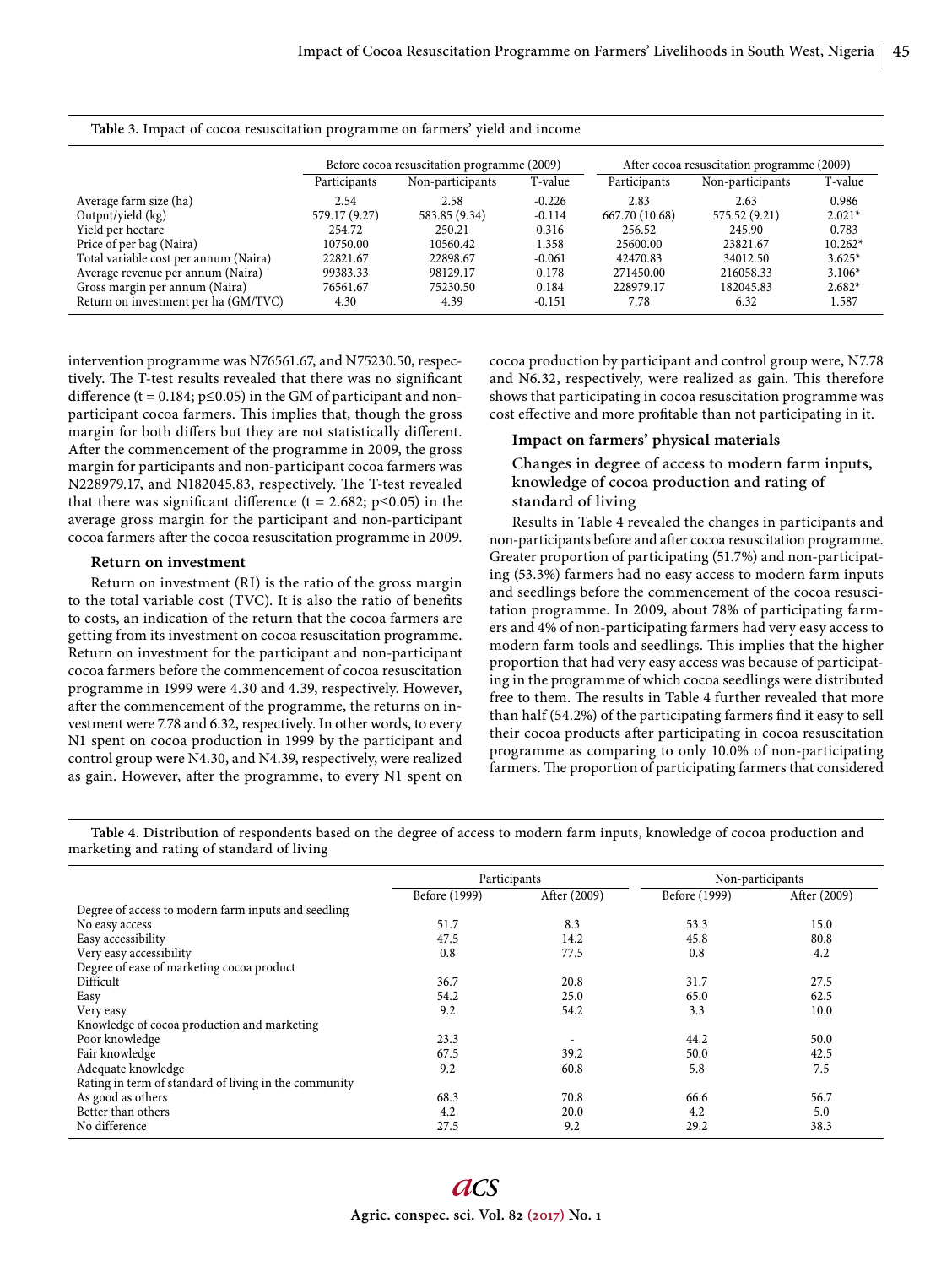| Table 5. Distribution of respondents based on the types of houses, toilet facility and sources of drinking water |  |
|------------------------------------------------------------------------------------------------------------------|--|
|------------------------------------------------------------------------------------------------------------------|--|

|                                            | Participants  |              | Non-participants |              |
|--------------------------------------------|---------------|--------------|------------------|--------------|
|                                            | Before (1999) | After (2009) | Before (1999)    | After (2009) |
| Types of house                             |               |              |                  |              |
| Thatched mud house                         | 11.7          | 7.5          | 20.0             | 20.0         |
| Mud house with corrugated iron sheets      | 55.8          | 39.2         | 75.0             | 70.8         |
| Concrete house with corrugated iron sheets | 32.5          | 48.3         | 5.0              | 6.7          |
| Concrete house with alumaco sheets         | ٠             | 5.0          | ٠                | 2.5          |
| Type of toilet facility                    |               |              |                  |              |
| Pit toilet                                 | 75.8          | 68.3         | 75.8             | 37.5         |
| Bush system                                | 23.3          | 0.8          | 24.2             | 60.8         |
| Water closet                               | 0.8           | 30.9         | ٠                | 1.7          |
| Source of drinking water                   |               |              |                  |              |
| Rain water                                 | 4.2           | 2.5          | 10.0             | 4.2          |
| Stream                                     | 23.3          | 8.3          | 20.0             | 19.2         |
| Dug well                                   | 58.4          | 45.0         | 55.0             | 55.0         |
| Bore hole                                  | 0.8           | 31.7         | 0.8              | 9.2          |
| Pipe borne water                           | 13.3          | 12.5         | 14.2             | 12.5         |

**Table 6.** Distribution of respondents based on physical assets possessed by the respondents

| Physical assets       | Participants  |              | Non-participants |              |
|-----------------------|---------------|--------------|------------------|--------------|
|                       | Before (1999) | After (2009) | Before (1999)    | After (2009) |
| Knapsack sprayers     | 73.3          | 100.0        | 71.7             | 80.0         |
| Car                   | 5.8           | 17.5         | 5.0              | 11.7         |
| Motorcycle            | 33.3          | 45.0         | 30.0             | 37.5         |
| Bicycle               | 23.3          | 41.7         | 20.8             | 38.3         |
| Radio                 | 75.5          | 90.8         | 69.2             | 72.5         |
| Television            | 45.8          | 77.5         | 28.3             | 45.0         |
| Wall clock            | 80.0          | 83.0         | 79.2             | 83.3         |
| Furnished wooden bed  | 37.0          | 52.0         | 34.2             | 45.0         |
| Furnished chair (set) | 6.0           | 18.0         | 6.0              | 12.5         |
| Refrigerator          | 26.7          | 37.5         | 2.5              | 6.7          |
| Grinding machine      | 6.0           | 18.0         | 1.7              | 5.8          |
| Kerosene stove        | 4.0           | 16.0         | 5.0              | 10.0         |

themselves with adequate knowledge on cocoa production and marketing increased from 9.2 to 54.2 after the cocoa resuscitation programme as compared to the non-participating farmers  $(5.8\% \text{ to } 7.5\%).$  This could be because of the constant training on cocoa production to participating farmers. Results in Table 4 showed that both participating (4.2%) and non-participating (4.2%) farmers rated themselves as better than others in terms of standard of living as compared to others in the community before the commencement of cocoa resuscitation programme in 1999. The proportion of participating farmers that rated themselves as better than others in terms of standard of living comparing to others in the community increased to about 20% compared to about 5% of non-participating farmers. This implies that participating in cocoa resuscitation programme increased the farmers' perceived standard of living.

## Changes in types of house, toilet facility and sources of drinking water

Results in Table 5 revealed that majority of participating (55.8%) and non-participating (75.0%) farmers had mud house with corrugated iron sheets before the resuscitation programme in 1999, while in 2009, majority (48.3%) of the participating farmers had concrete houses with corrugated iron sheets. Only 6.7% of the non-participating farmers had concrete houses with corrugated iron sheets. This represents an improvement in the type of houses owned by both group of farmers with a greater improvement in participating farmers. This could be because of the proceeds from the revenue from participating farmers. There was also an improvement in the type of toilet facility of the respondents as indicated in Table 5. After cocoa resuscitation programme, the number of participating farmers using water closet increased from 0.8% to 30.9% while that of non-participating farmers increased to 1.7%. This implies that the number of person using modern toilet for participating farmers is greater than non-participating farmers.

The result of the sources of drinking water of the respondents indicated that the higher proportion of the both participating (58.4%) and non-participating (45.0%) farmers used dug well before the cocoa resuscitation programme while after the programme in 2009, the number of dug well used was reduced. Greater proportion (31.7% and 9.2%) of the participating and non-participating farmers used bore hole as sources of drinking water. Meanwhile, the proportion of the participating farmers using bore hole as drinking water was more than that of nonparticipating farmers, while the number of farmers depending on pipe borne water was reduced. This could be because of nonfunctional of the government water supply.